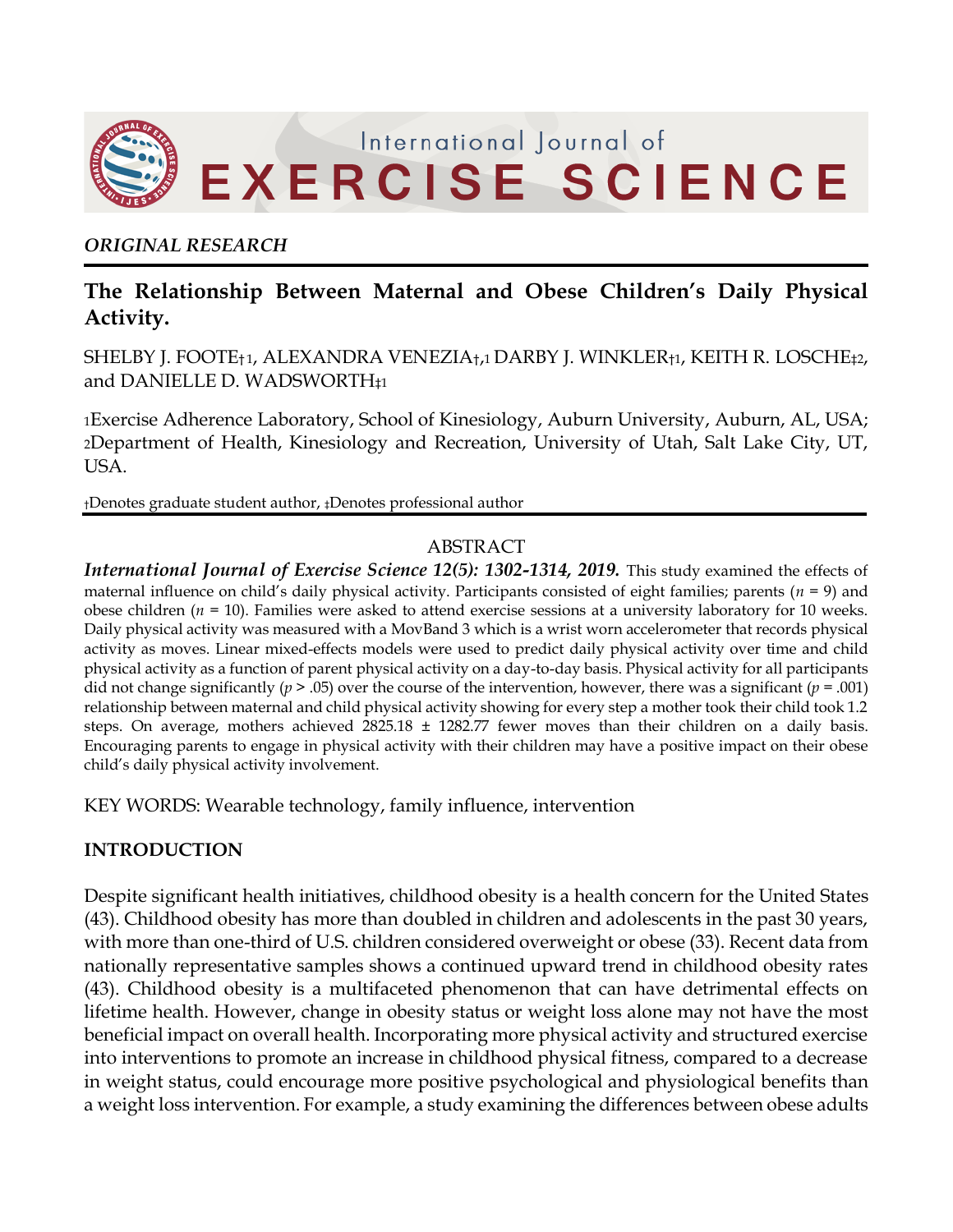with high fitness levels (fitness assessed on maximal treadmill test) compared to obese individuals with low fitness levels found that the individuals with better fitness levels had lower risk (30 - 50%) of all-cause mortality, non-fatal and fatal heart disease, and cancer mortality than their lower fit, obese counterparts (32) An additional study examining obese adolescents (mean age = 14.5 years) found that higher cardiovascular fitness was associated with lower triglycerides, lower cholesterol and impaired fasting glucose after controlling for total body fat (27). According to the American College of Sports Medicine (2015), engaging in 60 minutes of physical activity on most days of the week aids in the growth and development of children, and is associated with psychological benefits for youth regardless of weight status (8, 14, 22). Although the benefits associated with regular physical activity for children are well documented (35) reports suggest that only 58% of children meet physical activity recommendations, with obese and overweight children typically participating in less physical activity than their normal weight counterparts (31,45). In addition, a decline in overall physical fitness has been documented in pediatric populations (42) and contributes to the childhood obesity epidemic (32). Establishing physical activity and fitness behavior early in life is key, because regular physical activity behavior and skills developed in childhood and early adolescence are likely to translate into adulthood (16).

Behavior change is a multidirectional process with multiple levels of influence, particularly for children. Parents and caregivers are often viewed as their child's primary gatekeepers (39), therefore, the child's physical activity could be dependent upon the regulatory capacity of their parents. Recent family-based intervention studies have suggested that when parents are more active, their children tend to be more active (18, 50). These findings were also consistent when looking at younger sedentary children (17) and active mothers (23). Previous research indicates that parents who are physically active model these behaviors to their children providing opportunity for children to mimic these behaviors. In a recent study, children's mothers had more influence on their physical activity levels compared to their fathers between the ages of 5 - 9 (25). This may be especially important for girls' physical activity behavior who are less likely to be active than boys (17, 10). In addition, active parents provide more support for their children to be physically active by taking an active role in facilitating physical activity behavior (18, 28, 29). However, there is a gap in the literature examining the relationship between obese children's daily physical activity and their mother's physical activity.

In addition to modeling behaviors, awareness of daily physical activity patterns can promote physical activity. Studies that incorporate the use of an activity tracker as a means of objectively measuring physical activity have shown positive physical activity and health outcomes (13, 6). Activity trackers provide the ability to easily self-monitor by providing immediate feedback and activity as an environmental cue (i.e. a reminder to be active; 48). Tudor-Locke, Meyers and Rodger (2001) also suggest the incorporation of progressive goal setting and refinement to encourage increases in physical activity. Furthermore, as technology has progressed, we are able to track physical activity on a daily basis over the course of the entire intervention versus a pre/post design.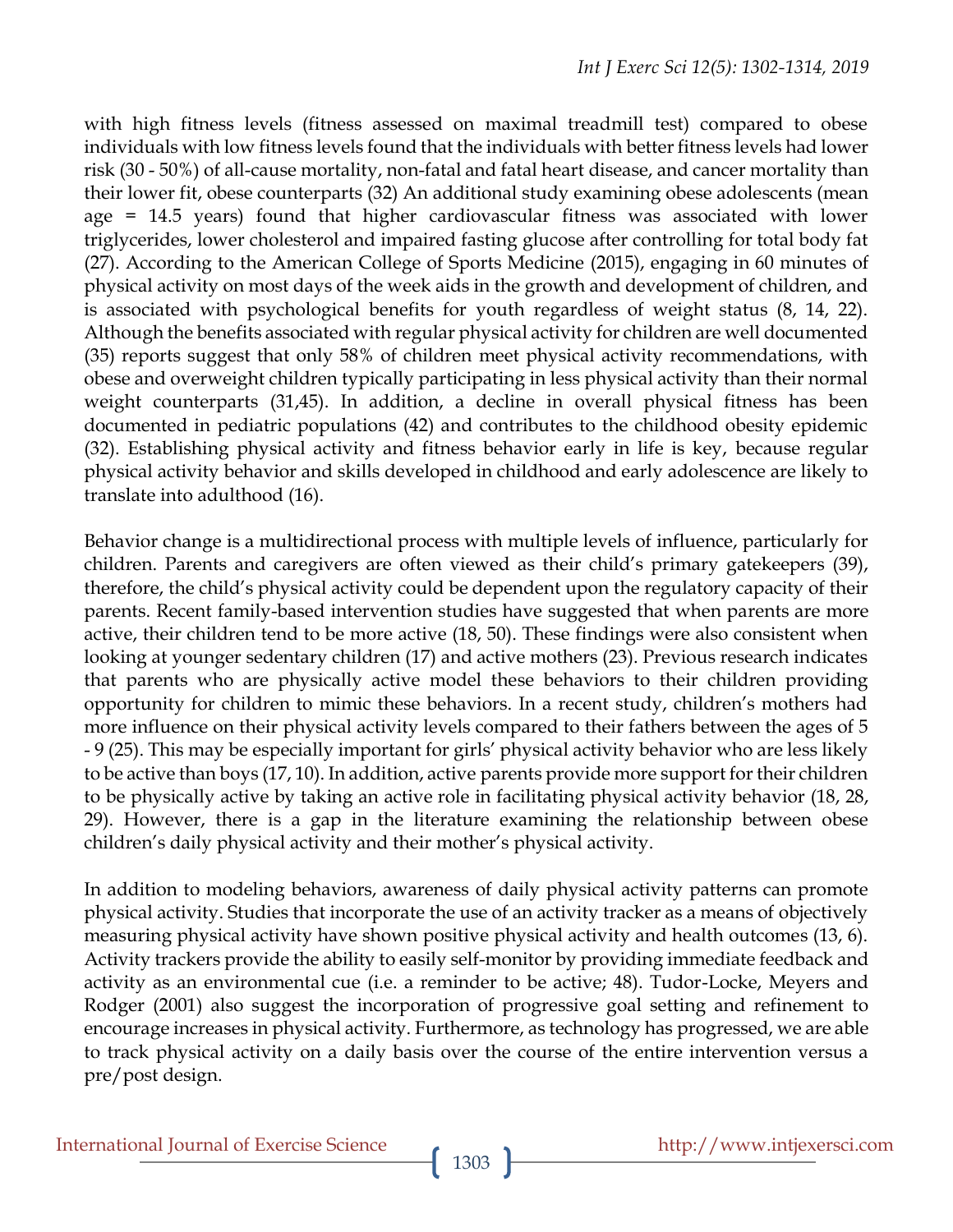Although the research examining parental influence on child physical activity for obese children appears promising, there is a gap in the literature as to how these interventions change daily physical activity overtime in a family-based intervention. Therefore, the purpose of this study was to examine 1) changes in daily physical activity among parents and obese children and 2) the effect of parents' physical activity on their child's physical activity during a family-based fitness program.

## **METHODS**

## *Participants*

Families were recruited from the community via flyers, email blasts, and social media. All families that had a least one child between the ages of 5 - 12 with a Body Mass Index (BMI) over the 85th percentile and at least one parent willing to participate, were invited to join the study. All participating parents reported participating in structured exercise no more than 1 day per week. This cohort consisted of eight families; nine parents (eight mothers and one father) and 10 children (six males and four females). All nine parents consented for their family and all 10 children assented to be in the study. Only two children reported participating in outside physical activities, swimming and baseball, during the time of the intervention. Ethical approval was obtained from the university's Human Research Ethics Committee prior to recruitment.

## *Protocol*

This family-based fitness intervention consisted of sessions that met once per week (60 - 90 minutes) for 10 weeks. All sessions took place in two university laboratories. Orientation sessions prior to the intervention consisted of obtaining informed consent for the parent and child agreement, completion of the physical activity readiness questionnaire (PAR-Q) for adults (35) and a PAR-Q adapted for children (34), collecting demographic information from parents, height and weight assessments on both parent and children and a MOVABLE MOVband3 activity tracker orientation.

The intervention sessions were approximately 60 - 90 minutes in duration once per week and developed upon premises recommended in childhood obesity literature (30). These techniques included: targeting the child and parent for multiple behavior change techniques, targeting the child alone as well as targeting the parent and child together. Therefore, we utilized selfregulation skills associated with exercise adherence (21) including self-monitoring, time management, social (family) support, reinforcements and goal setting within the sessions with both the mother and the child (final 15 - 20 minutes) and allowed the mother and child to exercise separately (first 40 - 45 minutes). Parent sessions consisted of cardiovascular and resistancetraining exercises that focused on teaching basic movements (i.e. squats, lunges, planks, overhead press) that were body weight movements or used minimal equipment. Parents were also trained on how these movements could be incorporated into their daily schedule. These exercise sessions were followed by short 6 - 10-minute education sessions, consisting of health implications of sedentary behavior, nutrition, goal setting, self-regulation techniques, time management, relapse prevention, social support, and reinforcements.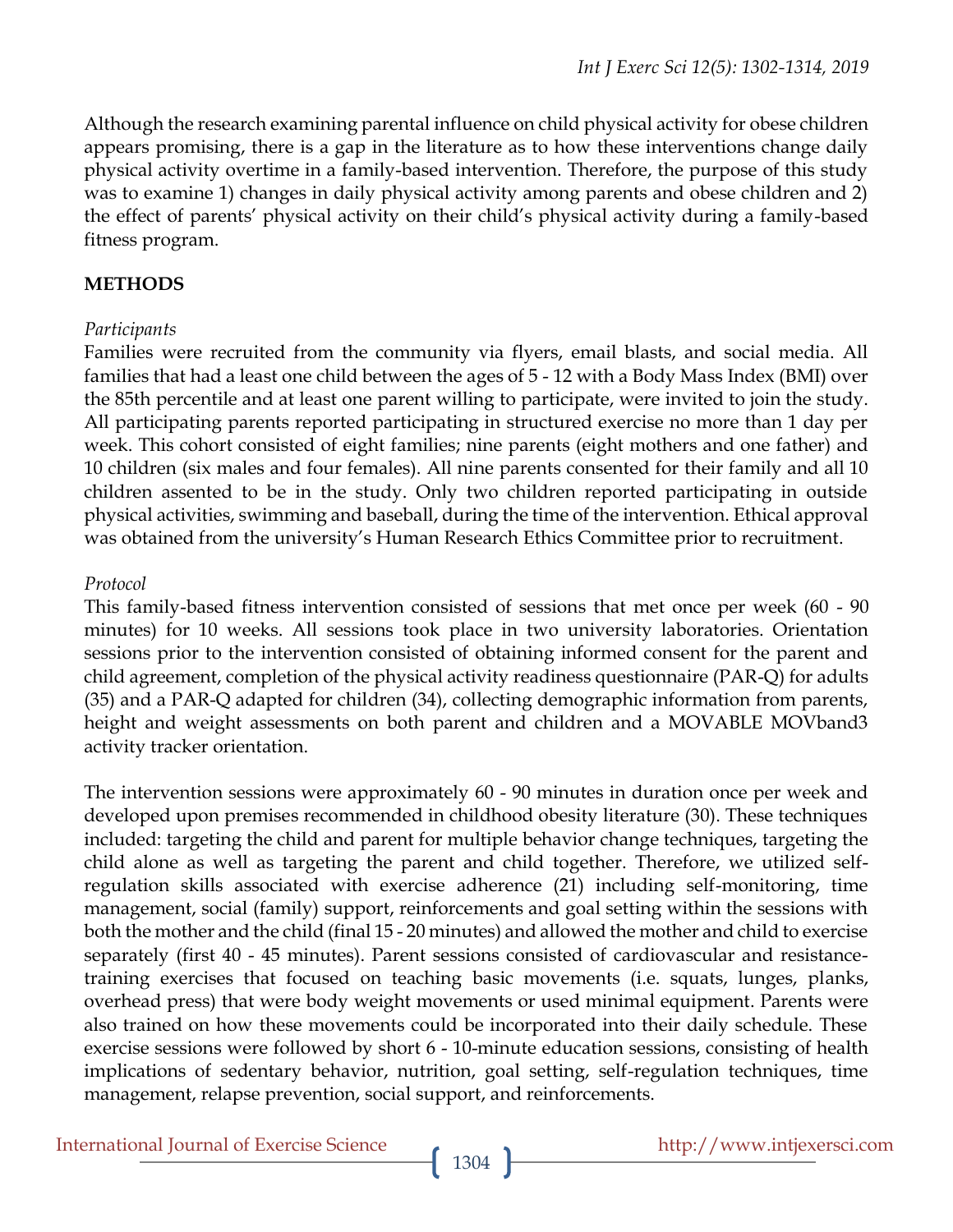Child sessions were approximately 15 minutes in duration of structured lessons that focused on fitness education, motor skill development, and strategies for implementation outside of the intervention. These sessions included: how to be more active throughout your day, muscular strength-oriented lessons, cardiovascular oriented lessons and child-led lessons. Muscular strength lessons focused on learning how to do various body weight exercises (push-ups, squats, lunges, sit-ups) and what area of the body each exercise was targeting (arms, stomach, legs). Cardiovascular oriented lessons focused on learning about different ways such as running, quick step-ups, agility ladders, and jumping rope, to exercise their heart and lungs. Child-led lessons allowed children to design exercises that target different parts of the body and how they thought they could be more active throughout their day. Each 15-minute lesson was followed by approximately 25 - 30 minutes of free play.

For the final 15 - 20 minutes of each session, the family sat down together with a lead member of the research team to discuss self-regulation logs, set individual and family-based goals, discuss how to implement fitness activities at home and examine progress over the past week. Both mothers and their children were asked to self-monitor their daily physical activity by recording their moves from their MOVband3, and specific activities that they engaged in to obtain their moves on a self-regulation log sheet. Self-regulation logs were given in paper form during the participating family's weekly sessions. To promote self-monitoring and completion of self-regulation logs, research personnel reviewed the previous week's logs with each individual and helped set individual and family-based goals for the upcoming week. Individual goals were personalized and based on previous activity and future goals, whereas, family-based goals were created to promote accountability within the family. Recommendations for exercise and physical activity outside of the intervention were based on what had been learned in the exercise sessions and what resources the family had available. For example, if the lesson focused on muscular strength the researcher would ask the family to make a goal of how they could incorporate muscular strength activities into the week and what type of activities that would entail. For some families this may include a kick ball game that would have the family crab walk or lunge from base to base or a trip to the park to play on the play structures.

Physical activity tracking: Physical activity data was collected using the MOVABLE MOVband3 activity tracker (Dynamic Health Solutions, LLC, Houston, Texas). The MOVband3 utilizes triaxial accelerometry and demographic information to estimate "moves" or physical activity during a 24-hour period. The MOVband3 has companion software that can estimate physical activity in 1-hour intervals. Approximately 12,000 moves are equivalent to 10,000 steps (i.e. 1.2 moves is equivalent to 1 step) (Dynamic Health Solutions, LLC, Houston, Texas). For adult's reliability for the Movband on a treadmill has been reported as r = 0.92, *p* < 0.02 and for free living PA as r = 0.974 (3). For children aged 6 - 12 laboratory criterion validity and reliability was reported as r = 0.90, *p* < 0.002 and free-living PA r = 0.90, *p* < 0.005 (42). Each participant's demographic information (height, weight, birth date, and sex) was used to program the activity tracker. Participating parents and children were given a MOVband3 during the week prior to the intervention and were instructed to wear the activity tracker on their wrist during the day;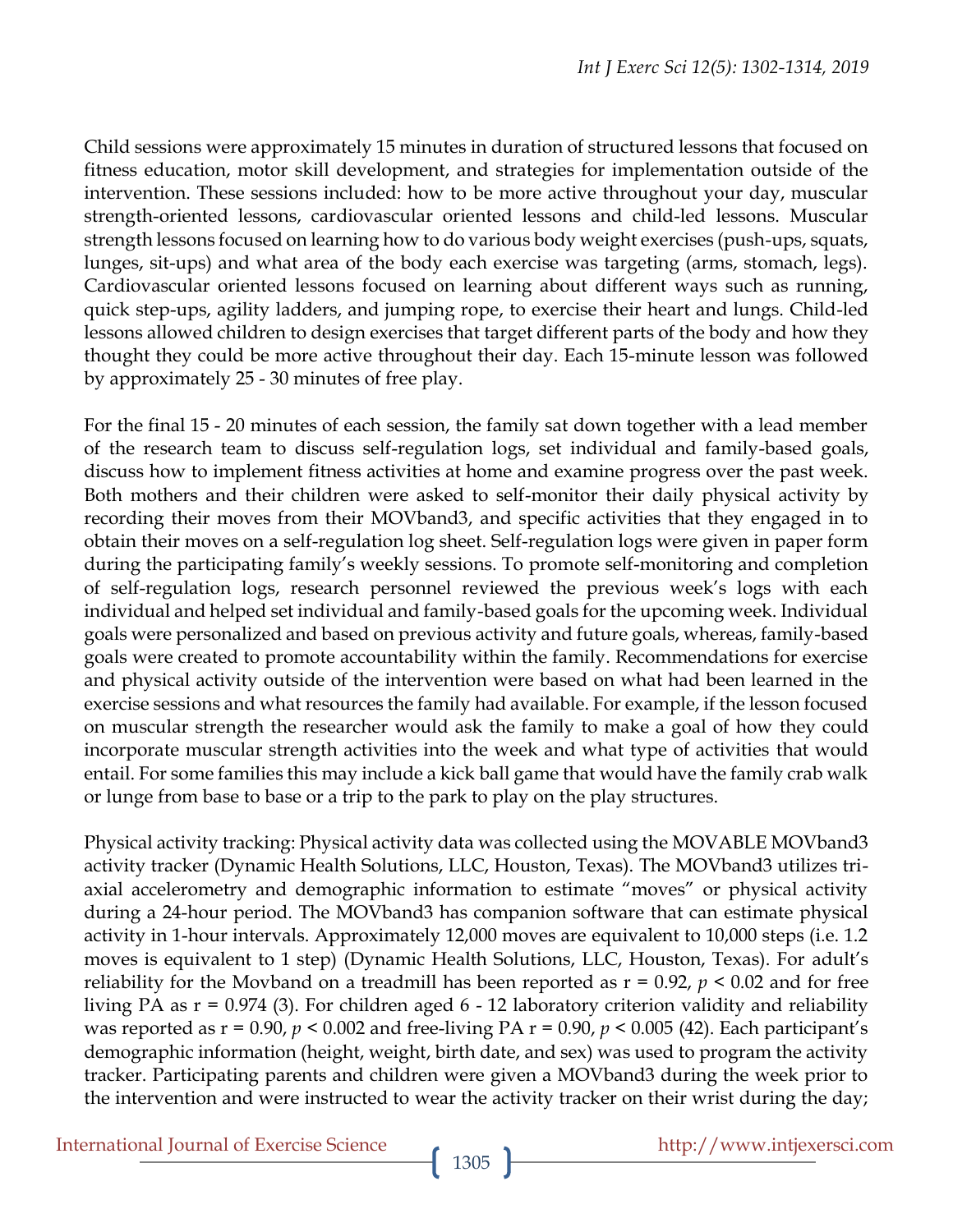taking the activity tracker off only for water-based activities. Previous research on activity tracker wear-compliance suggests that children are more compliant to wrist-worn compared to a hip-worn monitors due to comfort and feedback mechanisms (19, 39). Participants were instructed to continue wearing the activity tracker throughout the duration of the intervention.

Post-testing began 1 week following the cessation of the intervention and consisted of a final MOVband download. The preceding methodology is an abbreviated subset of this study's methods and procedures as it pertains directly to the physical activity component of the intervention. A detailed description of this intervention's procedures and methodology is published as a separate entity (20).

## *Statistical Analysis*

Physical activity data were broken down into hourly segments. For example, 5:00am activity represented physical activity taking place between 5:00 - 5:59 a.m. Physical activity data were downloaded from the hours of 5:00 a.m. to 12:00 a.m. on the six days per week outside of their weekly session. If a participant had more than 3 consecutive hours of zero moves within their normal wake hours, their data for that time was treated as missing data. This parameter was based off of non-wear time detection in research grade accelerometers (7). Wake hours were determined by visual inspection of habitual activity on weekdays and weekend days, separately. For this particular analysis, we utilized the participants' daily moves.

Data analyses were conducted using R and R Studio using the dplyr, lme4, and lmerTest packages (4, 24, 38, 51). Linear mixed-effects models were used for both primary and secondary analyses to predict daily physical activity over time and child physical activity as a function of parent physical activity on a day-to-day basis. The change in physical activity and the relationship between maternal activity and child activity was the focus of this set of analyses. Due to the nested nature of the data, linear mixed-effects models were chosen to account for the variance of time nested within individuals and individuals nested within families. These two levels of between-subject factors are referred to as time and family status (i.e. whether a participant was a parent or child) within the statistical models. Mixed-effect regression was chosen over other techniques (e.g., RM ANOVA) as this method allows for participants with partially missing data and data being collected at different times. On average, each child was missing 29.4% and each parent was missing 20.4% of their daily moves for the 10-week, 60-day data collection. Based on information collected during the review of the self-regulation logs missing data was due to non-wear time.

To model changes in physical activity as a function of time and family status, a step-up procedure was used in which variables were added to successive models. All models started with predicting moves per day as function of the average number of moves for each participant (random intercepts, model 0). Then time was added as a predictor to see if moves per day changed as a function of time (random slopes, model 1). To test potential differences within a family, family status was added to see if there were significant differences between parents and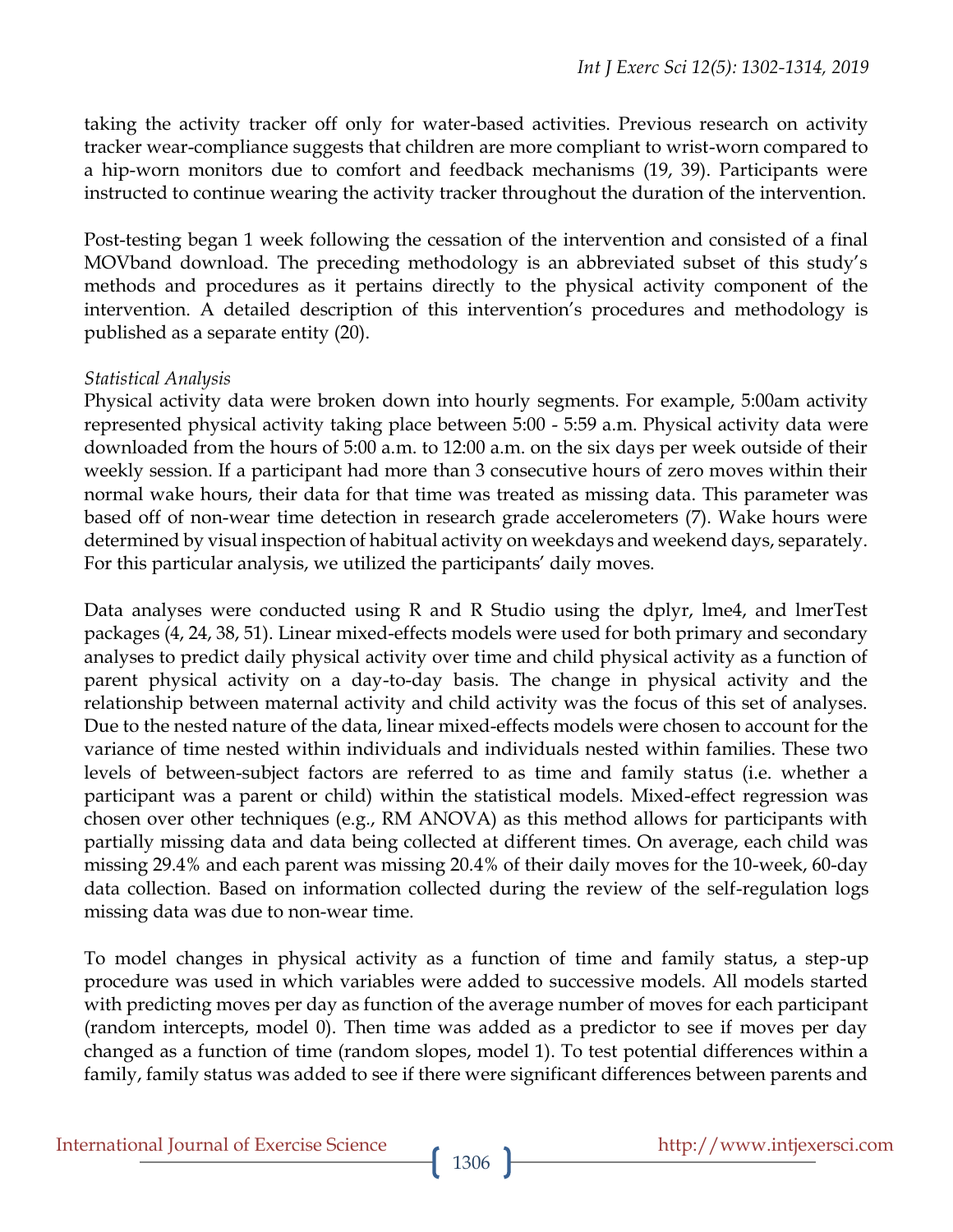children on average (model 2). Next, interaction family status and time were added to see if the rate of change in moves per day differed between parents and children (model 3).

To model the relationship between parent's physical activity and children's physical activity, a model was used that predicted children's daily moves as function of the average number of moves for each child (random intercepts, model 0). Given that maternal physical activity has been suggested to be a strong predictor of child physical activity (10, 23), child daily moves were plotted against parent daily moves for each family to evaluate how the relationship should be modeled. For this analysis, an equal data set was needed for each family and wanted to further investigate the relationships between maternal and child physical activity; therefore, for the one family that had both parents participate, only the mother's physical activity data was utilized. Upon visual inspection, on average it appeared that there was a positive linear relationship between children's daily moves and mother's daily moves. As such, a predictor of mother's daily moves (model 1) was added. Subsequently a random-effect of mother's daily moves (random slopes, model 2) was added, to determine if allowing different slopes for each child significantly improved the fit of the model. All models in both sets of analyses (moves a function of family status and the relationship between mother's and children's moves) were compared based on the Akaike Information Criterion (AIC) and the Wald Test of the change in deviance.

## **RESULTS**

Descriptive information for participants is provided in Table 1. Nine children attended all sessions and one child missed one session due to illness. On average, children achieved 15794 ± 609.8 moves and parents achieved  $13137 \pm 109.7$  moves at baseline. The participants' step equivalent would be approximately 13,161 steps for children and 10,947 steps for parents per day at baseline, suggesting that the participants were meeting step recommendations for both children (1) and adults (49) at the onset of the intervention. Physical activity did not change for the participants over the course of the intervention  $(p > .05)$ .

|  |  | Table 1. Descriptive Characteristics |
|--|--|--------------------------------------|
|--|--|--------------------------------------|

| Measure                     | Children ( $n = 10$ ) Mean (SD) | Parents ( $n = 9$ ) Mean (SD) |
|-----------------------------|---------------------------------|-------------------------------|
| Age (yrs)                   | $8.5 \pm 1.78$                  | $38.6 \pm 6.54$               |
| Gender, n                   | $6(60\%)$ , 4 (40%)             | $1(11\%)$ , 8 $(89\%)$        |
| Male, Female                |                                 |                               |
| Race/ Ethnicity, n          | $8(80\%)$ , 2 $(20\%)$          | 8 (89%), 1(11%)               |
| Caucasian, African American |                                 |                               |
| Parental Education, n       |                                 |                               |
| High School                 |                                 | 2(23%)                        |
| Bachelor's                  |                                 | 3(33%)                        |
| Master's                    |                                 | 3(33%)                        |
| PhD                         |                                 | $1(11\%)$                     |
| Parental Work Status, n     |                                 |                               |
| Part time                   |                                 | $1(11\%)$                     |
| <b>Full Time</b>            |                                 | 8(89%)                        |
| Baseline BMI*               | $96.9 \pm 1.87$                 | $33.1 \pm 6.70$               |

|  | <b>International Journal of Exercise Science</b> |  |  |  |  |
|--|--------------------------------------------------|--|--|--|--|
|--|--------------------------------------------------|--|--|--|--|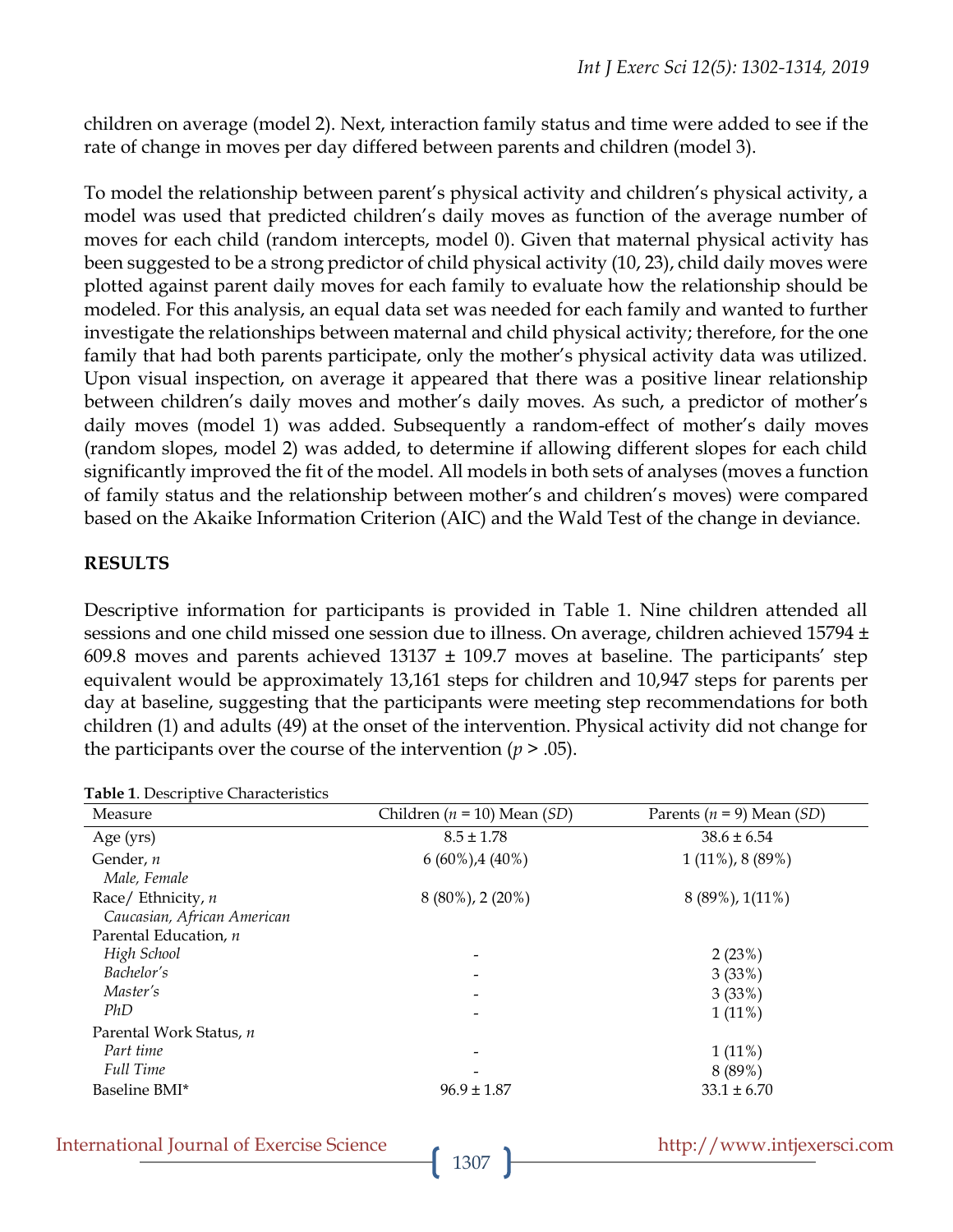#### *Int J Exerc Sci 12(5): 1302-1314, 2019*

| Baseline Moves               | $15794 \pm 609.8$ | $13137 \pm 109.7$ |
|------------------------------|-------------------|-------------------|
| Baseline Approximate Steps** | $13161 \pm 507.5$ | $10947 \pm 90.8$  |

\*Baseline BMI for children is provided as a BMI percentile as outlined by the Centers for Disease Control and Prevention classification's age- and sex-specific BMI cutoff points for 'normal weight' (84th percentile and below), 'overweight' (85th to 94th percentile) and 'obese' (95th and above). \*\*1.2 moves is equal to approximately 1 step

Table 2 provides results for models predicting daily physical activity over time. Comparing the different models for predicting daily physical activity, model 2 provided the lowest AIC and statistically significant decrease in deviance beyond model 1. As shown in Table 2, when adding in the effect of family status and controlling for time, this model was seen as the best-fitting and most significant predictor of daily physical activity. Model 2 suggested that, on average, participants decreased their physical activity by  $11.11 \pm 14.0$  moves per day. In addition, there was not a significant difference ( $p > .05$ ) between daily child moves and daily parent moves. Parents were getting on average  $2825.18 \pm 1282.77$  fewer moves than their children on a daily basis (Table 3). This model suggests that parents were getting fewer moves per day than their children; however, the rate at which their physical activity changed over the course of the intervention was not different from their children's.

**Table 2**. Daily Physical Activity Over Time.

| Model                                        | AIC.  | Wald Test                      |
|----------------------------------------------|-------|--------------------------------|
| Model 0                                      |       |                                |
| <b>Baseline</b>                              | 17204 |                                |
| Model 1                                      |       |                                |
| Effect of time                               | 17196 | $\chi$ 2(3) = 13.79, p = 0.003 |
| Model 2 <sup>*</sup>                         |       |                                |
| Effect of family status controlling for time | 17194 | $\chi$ 2(1) = 3.86, p = 0.049  |
| Model 3                                      |       |                                |
| Interaction of family status over time       | 17194 | $\chi$ 2(1) = 2.29, p = 0.129  |
| *Best fitting model                          |       |                                |

**Table 3**. Child Physical Activity as a function of Maternal Physical Activity.

| AIC.   | Wald Test                      |
|--------|--------------------------------|
|        |                                |
| 2357.7 |                                |
|        |                                |
| 2349.1 | $\chi$ 2(1) = 10.63, p = 0.001 |
|        |                                |
| 2350.1 | $\chi$ 2(1) = 3.01, p = 0.222  |
|        |                                |

\*Best fitting model

#### **Table 4**. Parameters of Best Fitting Models.

| Model                                                  | <b>SE</b><br>Estimate moves |         | 95% Confidence Interval |  |
|--------------------------------------------------------|-----------------------------|---------|-------------------------|--|
| Daily Physical Activity Over Time (M2)                 |                             |         |                         |  |
| Child Baseline                                         | 14604.47                    | 680.01  | $\pm$ 1360.02*          |  |
| Change over Time                                       | $-11.11$                    | 14.0    | ± 28.00                 |  |
| <b>Parental Differences</b>                            | $-2825.18$                  | 1282.77 | $± 2565.54*$            |  |
| Child Activity as a Function of Maternal Activity (M1) |                             |         |                         |  |
| Child Average <sub>a</sub>                             | 15806.73                    | 524.85  | $± 1049.7*$             |  |

International Journal of Exercise Science http://www.intjexersci.com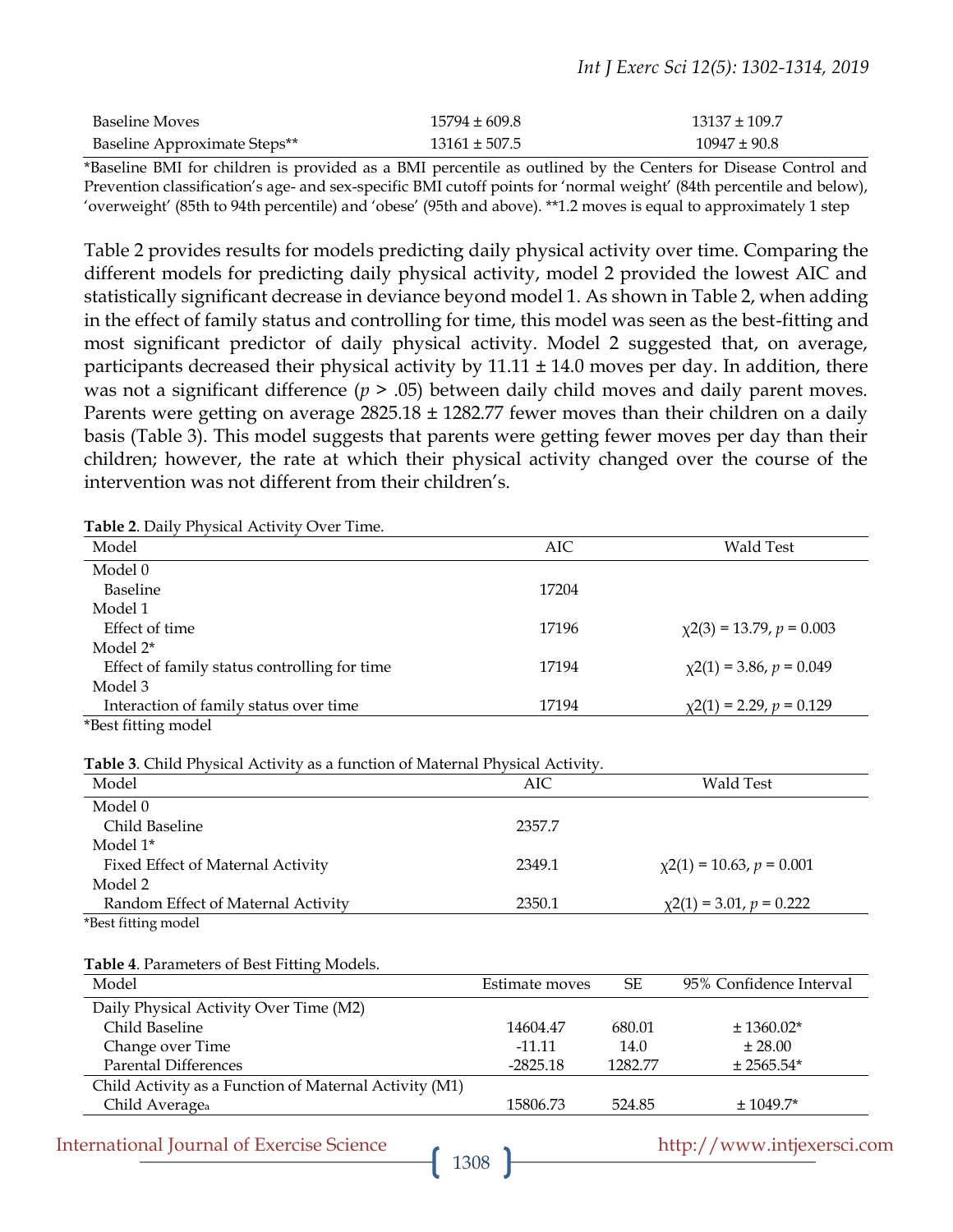| Maternal Influenceь                                                                                          | 191.82 | 57.26 | $+114.52*$ |
|--------------------------------------------------------------------------------------------------------------|--------|-------|------------|
| aChild average moves when mothers achieve average moves; bBased on 1,000 increment change in maternal moves; |        |       |            |

\*A confidence interval that does not contain zero (i.e.  $p < .05$ )

When comparing the different models for examining the relationship between maternal physical activity and child physical activity, model 1 provided the lowest AIC (Table 3). After adding the predictor of maternal physical activity (Model 1) and mean centering maternal physical activity, this model suggested that when mothers were achieving their average number of moves, children were getting on average  $15806.73 \pm 524.85$  moves per day. When examining the relationship between mothers' physical activity and their children's activity, our results indicated that for every 1,000 moves a mother achieved above her average, her child achieved an additional 191.8 ± 57.3 moves per day (*p* = .001) (Table 4), indicating a significant relationship between maternal physical activity and their children's physical activity on a day-to-day basis.

## **DISCUSSION**

This study examined daily changes in physical activity over the course of a family fitness intervention for obese children and their families. In addition, we aimed to determine the relationship between parental physical activity and child physical activity throughout the intervention. Our results suggest that overall physical activity did not change for the participants over the course of the intervention ( $p > .05$ ). However, baseline physical activity suggested that all of the participants were meeting step recommendations at the onset of the intervention, despite meeting inclusion criteria of engaging in structured exercise no more than 1 day per week. Reactivity to activity monitors has been documented for both adults and children (11, 20, 41); however, such reactivity tends to be short-lived. It is possible that the extrinsic reinforcement provided by the activity monitor caused a reactive response that was not representative of their habitual physical activity behavior at baseline. In the initial stages of the intervention, the research team worked with families on self- regulatory skills and goal-setting ideas that could be implemented within the family. Parents and children were encouraged to develop their own goals and work together to create family goals. Nearly all individual and family-based goals were oriented around the activity monitor to promote self-monitoring, a key factor in self-regulation (2). As the novelty or extrinsic reinforcement of the activity tracker lessened, motivation for physical activity behavior could have diminished as well, resulting in no significant change in physical activity over time.

In addition, in speaking with the parents we found that environmental barriers, such as daylight savings time, the holiday season, and the change in weather conditions played a large role in their families' physical activity participation. Parents are important social referents for child physical activity (52). During this intervention daylight savings time ended, meaning that participants lost an hour of daylight time and sunset occurred between 4:45 p.m. and 5:15 p.m. Discussions with parents and children suggested that this had a large effect on the amount of physical activity children were getting after school. Toward the end of the intervention, our participants' experienced roughly three weeks of daily rain and cold weather. With the majority of child physical activity occurring outside based on the self-regulation logs, these weather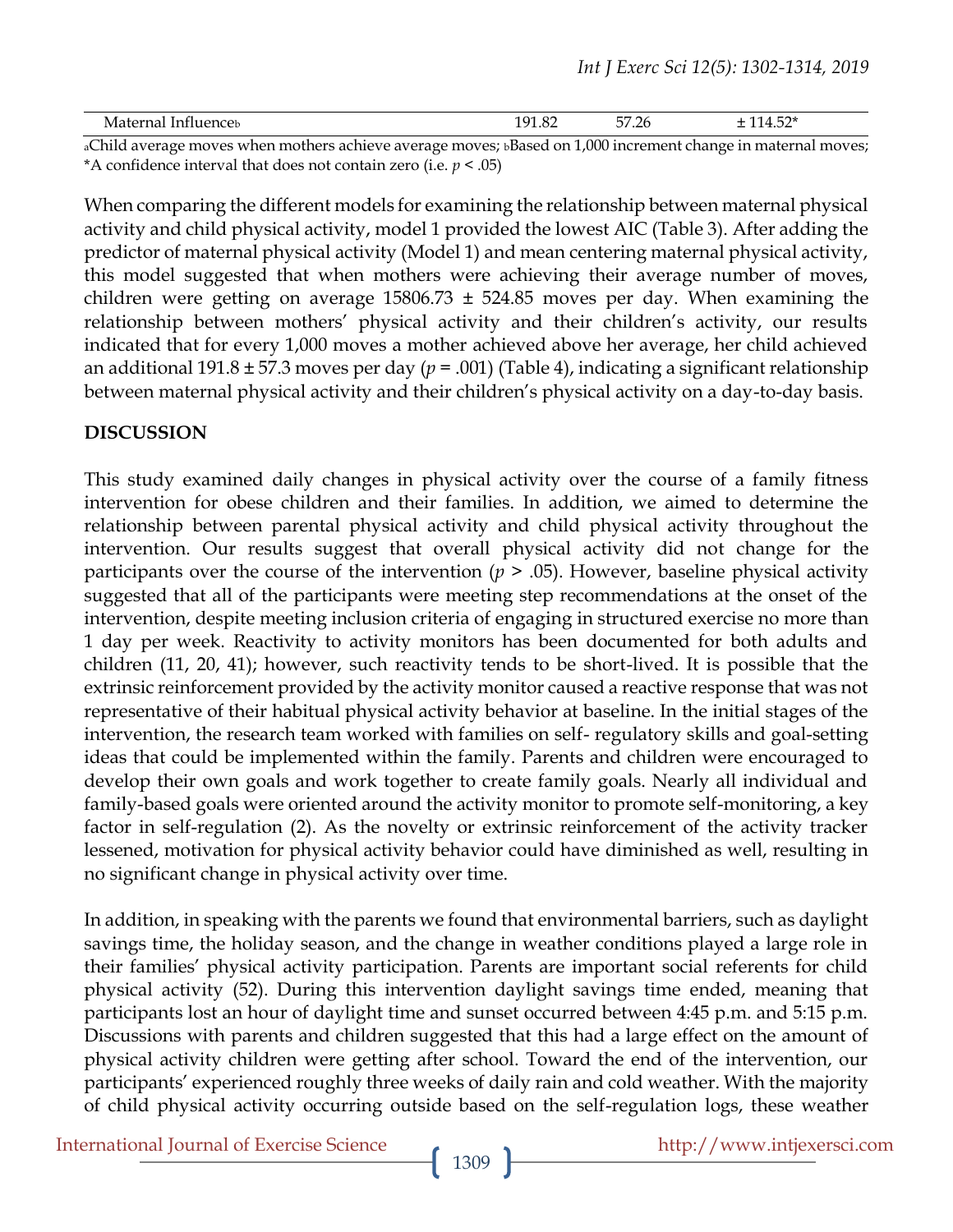conditions could have had an impact on physical activity. Lastly, the Thanksgiving and Christmas holidays occurred at the end of the intervention and were mentioned by parents and children to be large factors in keeping their family's consistency in physical activity participation. These findings appear consistent with previous literature suggesting that levels of physical activity, particularly with children, vary with seasonality and weather conditions (9, 46). Although seasonal fluctuations in physical activity are commonly observed, research has suggested that the increase in activity in the warmer months typically do not compensate for the decrease in the colder months, resulting in an average decrease in physical activity of 7% yearly (5). Therefore, future research should place emphasis on overcoming environmental barriers to promote achieving adequate amounts of physical activity as children age. This may include looking for options to be physical active indoors to overcome changes in weather and daylight savings.

When examining the first set of models, the results suggested that parents were getting approximately  $2825.18 \pm 1282.77$  fewer moves than their children on a daily basis. However, the rate at which their physical activity changed throughout the intervention was not unlike the rate of their child's change in physical activity. This validated inquiry into our second research aim of the relationship between child change in physical activity and parent change in physical activity. Given that maternal physical activity has been suggested to be a strong predictor of child physical activity (10, 23), our analysis only included the mothers' and children's data. Our results suggested that for every additional 1000 moves a mother made, their child made an additional 191.8  $\pm$  57.3 moves per day. This finding is similar to that of Holm et al. (2012) where they found that for every additional 1000 steps that a mother took above her baseline step count, her child took an additional 196.0 steps (*p* = .001).

This significant relationship between maternal and child physical activity shows the role that parents' physical activity behavior can play in their child's daily physical activity levels. Research suggests that parents who are more active tend to provide more physical activity support (i.e. providing more opportunities, taking a more active role in facilitating physical activity behavior, modeling, direct and vicarious reinforcement) for their children (18, 28, 29) and are offering modeling opportunities to their children (10, 17). Although there are many possible mechanisms through which this phenomenon could be occurring, the most conclusive finding across this body of literature is simply that when parents are more active, their children tend to be more active (18, 23, 50). Based on this study, this relationship holds true for obese children, therefore interventions should target both maternal and child physical activity to fully engage children in physical activity.

The sample size limits the findings of this study. For this intervention we recruited for five weeks by a variety of methods and estimated to reach more than 8,000 people. We received interest from 12 families via email (two didn't meet inclusion criteria; two had time conflicts), which resulted in eight families that participated. One of the major factors affecting our recruitment may have been the possibility that parents were unable to identify if their child met the BMI inclusion criteria (> 85th percentile), as all participating children were at least 93rd percentile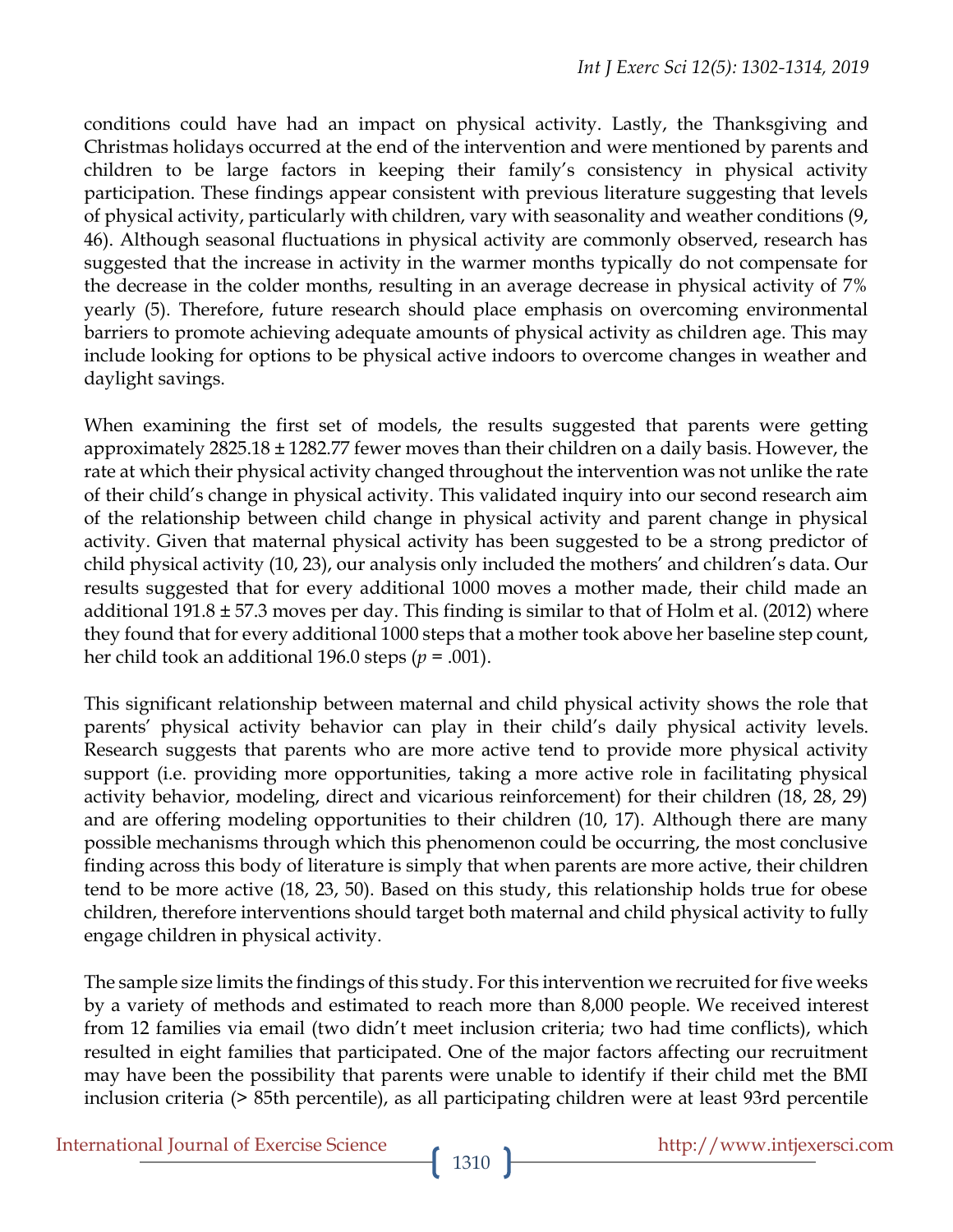with the average being in the 97th percentile. This is not a recent phenomenon and has been well documented (12, 15, 26). Second, this family-based fitness study did not employ a control or active-control group. However, we were able to continuously monitor our participants daily physical activity consistently over the 10-weeks which is a strength in our design. Lastly, in attempting a more practical approach, we chose to only have the participants come in once per week. It could be that asking families to attend once per week was not enough to overcome barriers throughout the week related to physical activity, however, asking families to attend more than once a week is not feasible for many families.

In conclusion, this study shows that a mother's daily physical activity is significantly related to their obese child's daily physical activity. Meaning daily fluctuations in a mother's physical activity directly impacts daily patterns in obese children's physical activity. Therefore, interventions targeting obese children's physical activity should target altering the mother's physical activity as well as the child. Family interventions should also target overcoming barriers associated with outdoor physical activity.

## **ACKNOWLEDGEMENTS**

We would like to extend our utmost appreciation to all of the volunteers who participated, as well as, all of the graduate and undergraduate students who assisted in the implementation of the study.

## **REFERENCES**

1. Adams MA, Johnson WD, Tudor-Locke C. Steps/day translation of the moderate-to-vigorous physical activity guideline for children and adolescents. Int J Behav Nutr Phys Act 10(1): 49-60, 2013.

2. Bandura A. Health promotion by social cognitive means. Health Educ Behav (2): 143-164, 2004.

3. Barkley, J. E., Glickman, E., Fennell, C., Kobak, M., Frank, M., & Farnell, G. The validity of the commerciallyavailable, low-cost, wrist-worn Movband accelerometer during treadmill exercise and free-living physical activity. J Sports Sciences, 37(7), 735-740, 2019.

4. Bates D. lme4: Mixed-effects modeling with R. New York: Springer, 2010.

5. Bélanger M, Gray-Donald K, O'loughlin J, Paradis G, Hanley J. Influence of weather conditions and season on physical activity in adolescents. Ann epidemiol 19 (3): 180-186, 2009.

6. Bravata DM, Smith-Spangler CS, Gienger AL, Lin N, Lewis R, Stave CD, Olkin I, Sirard JR. Using pedometers to increase physical activity and improve health: A systematic review. JAMA 298(19): 2296-2304, 2007.

7. Cain KL, Bonilla E, Conway TL, Schipperijn J, Geremia CM, Mignano A, ... Sallis JF. Defining accelerometer nonwear time to maximize detection of sedentary time in youth. Pediatr Exerc Sci 30(2), 288-295, 2018.

8. Calfas KJ, Taylor WC. Effects of physical activity on psychological variables in adolescents. Pediatr Exerc Sci 6(4): 406-423, 1994.

9. Chan CB, Ryan DA. Assessing the effects of weather conditions on physical activity participation using objective measures. Int J Environ Res Public Health 6(10): 2639-2654, 2009.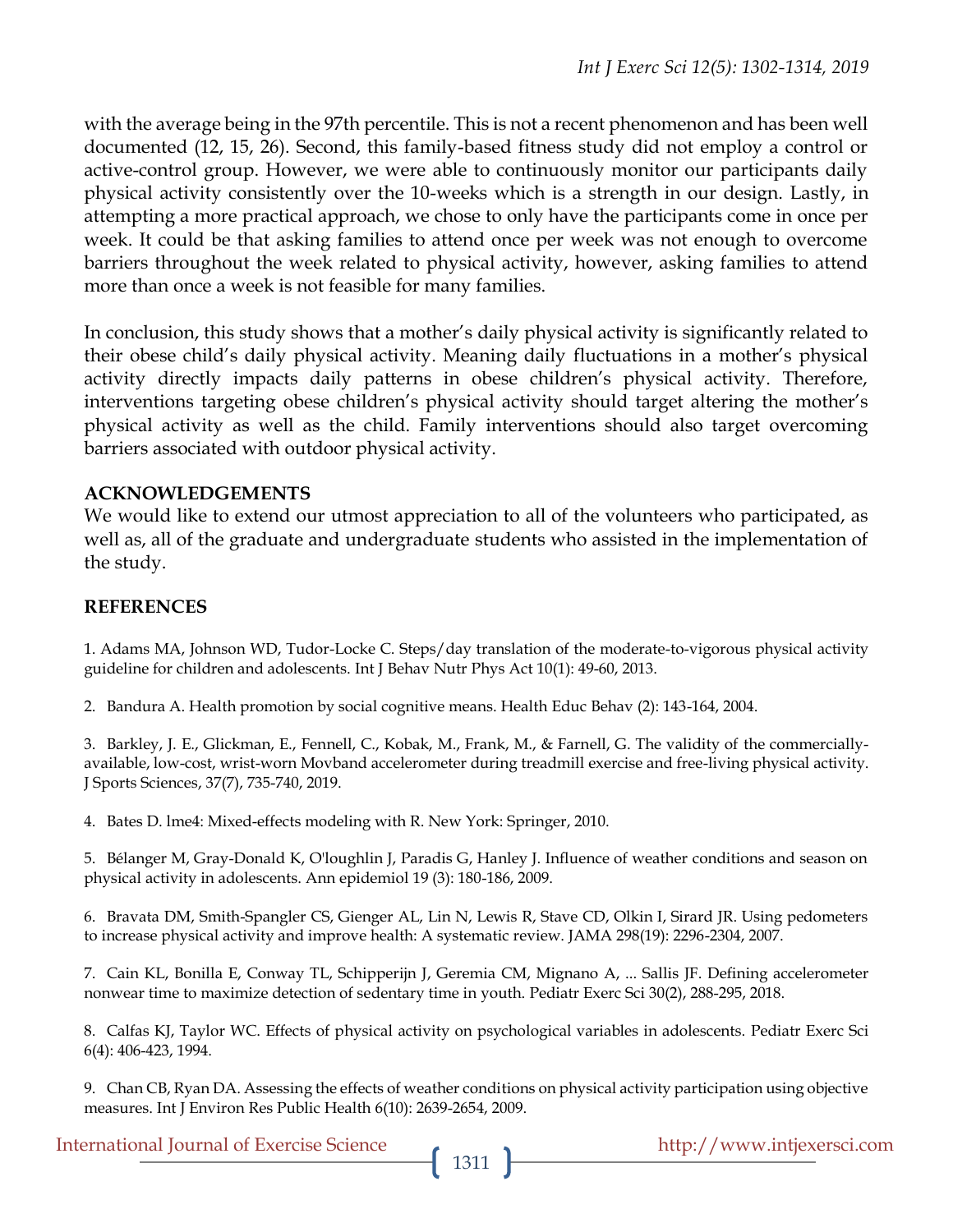10. Cleland VT, Salmon J, Hume C, Telford A, Crawford D. A longitudinal study of the family physical activity environment and physical activity among youth. Am J Health Promot 25(3): 159-167, 2011.

11. Clemes SA, Parker RA. Increasing our understanding of reactivity to pedometers in adults. Med Sci Sports Exerc 41(3): 674- 680, 2009.

12. De La OA, Jordan, KC, Ortiz K, Moyer-Mileur LJ, Stoddard G, Friedrichs M. Do parents accurately perceive their child's weight status? J Pediatr Health Car 23(4): 216-221, 2009.

13. de Vries HJ, Kooiman TJ, van Ittersum MW, van Brussel M, de Groot M. Do activity monitors increase physical activity in adults with overweight or obesity? A systematic review and meta-analysis. Obesity(Silver Spring) 24(10): 2078-2091, 2016.

14. Digelidis N, Papaioannou A, Laparidis K, Christodoulidis T. A one-year intervention in 7th grade physical education classes aiming to change motivational climate and attitudes towards exercise. Psychol Sport Exerc 4(3): 195-210, 2003.

15. Eckstein KC, Mikhail LM, Ariza AJ, Thomson JS, Millard SC, Binns HJ. Parents' perceptions of their child's weight and health. Pediatr 117(3): 681-690, 2006.

16. "Educating the Student Body: Taking Physical Activity and Physical Education to School" Institute of Medicine, 2013. Web. 15 Aug 2018.

17. Edwardson CL, Gorely T. Parental influences on different types and intensities of physical activity in youth: A systematic review. Psychol Sport Exerc 11(6): 522-535, 2010.

18. Erkelenz N, Kobel S, Kettner SC, Steinacker JM. The Research Group "Join the Healthy Boat – Primary School." Parental Activity as Influence on Children's BMI Percentiles and Physical Activity. J Sports Sci Med 13(3): 645-650, 2014.

19.Fairclough S, Noonan R, Rowlands A, Van Hees V, Knowles Z, Boddy L. Wear compliance and activity in children wearing wrist and hip mounted accelerometers. Med Sci Sports Exerc 48(2): 245- 253, 2015.

20.Foote SJ, Wadsworth DD. Altering the family structure to increase child physical activity: Methods and Design. Int J Health Psychol Res 5(2) 1-8, 2017.

21. Gell NM, Wadsworth DD. How do they do it: Working women meeting physical activity recommendations. Am J Health Behav, 38(2) 208-217, 2014.

22. Haugen T, Säfvenbom R, Ommundsen Y. Physical activity and global self- worth: The role of physical selfesteem indices and gender. Ment Health Phys Act 4(2): 49-56, 2011.

23. Holm KE, Wyatt HM, Murphy J, Hill JO, Ogden LG. Parental influence on child change in physical activity during a family-based intervention for child weight gain prevention. J Phys Activ Health 9(5): 2012.

24. Kuznetov A, Brockhoff P, CHristensen R, "ImerTest: tests for random and fixed efforts for linear mixed effect models (imer objects of ime4 package" 2013. Web. 2 Aug 2018

25. Jago R, Solomon-Moore E, Macdonald-Wallis C, Thompson JL, Lawlor DA, Sebire SJ. Association of parents' and children's physical activity and sedentary time in year 4 (8-9) and change between year 1(5-6) and Year 4: a longitudinal study. Int J Behav Nutr Phys Act (14) 110, 2017.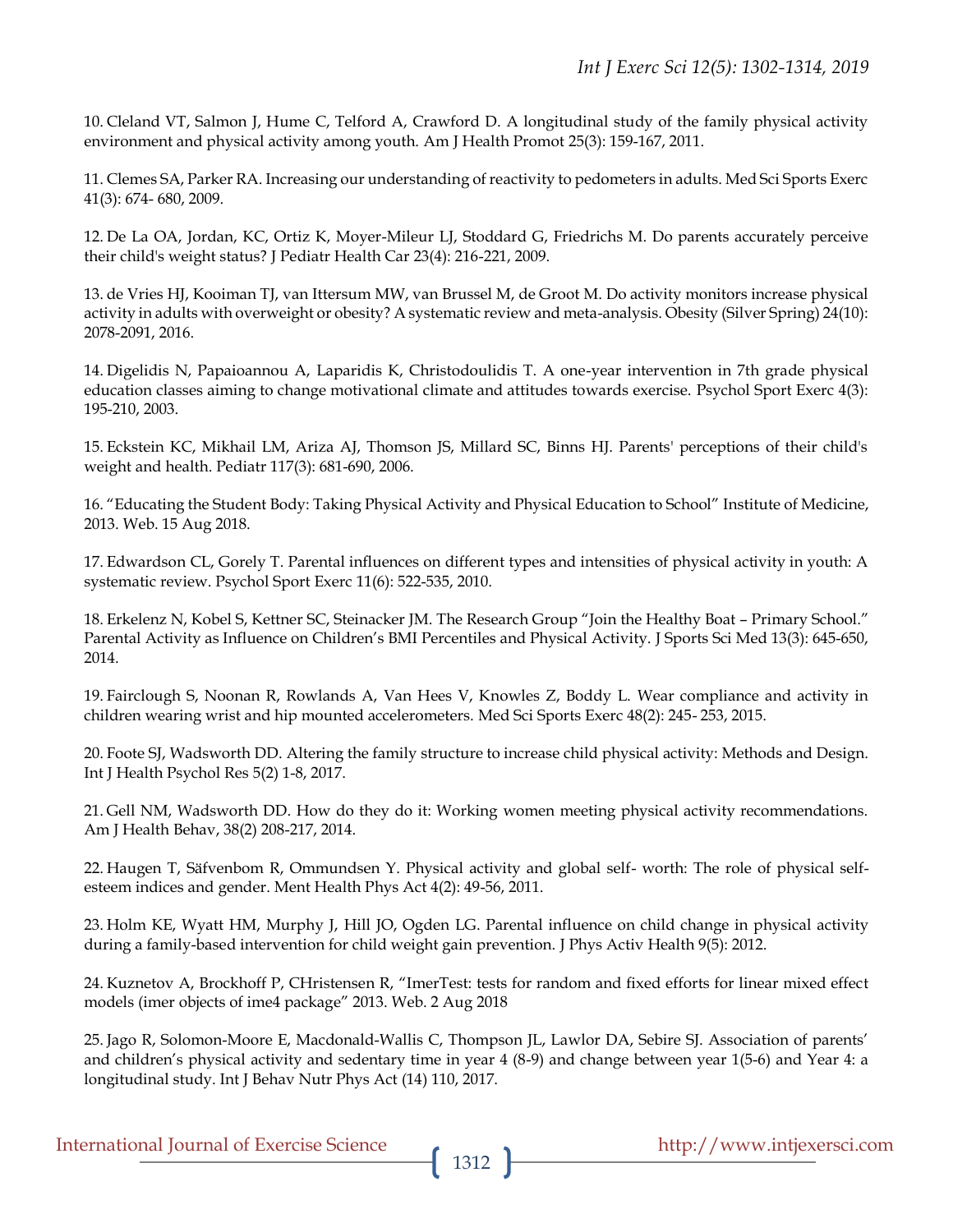26. Katz DL. Oblivobesity: Looking over the overweight that parents keep overlooking. Child Obes 11(3): 225-226, 2015.

27. Lee S, Arslanian S. Body composition and cardiorespiratory fitness between metabolically healthy versus metabolically unhealthy obese black and white adolescents J Adolesc Health, 64(3): 327-332, 2019.

28. Loprinzi PD, Trost SG. Parental influences on physical activity behavior in preschool children. Prev Med 50(3): 129-133, 2010.

29. Loprinzi PS, Beets DP, MW, Leary J, Cardinal BJ. Association between hypothesized parental influences and preschool children's physical activity behavior. Am J Health Educ 44(1): 9-18, 2013.

30. McLean, N., Griffin, S., Toney, K., & Hardeman, W. (2003). Family involvement in weight control, weight maintenance and weight-loss interventions: a systematic review of randomized trials. Int J Obes, 27(9), 987.

31. "National Physical Activity Plan Alliance". United States Report Card on Physical Activity for Children and Youth, 2016. Web.

32. Ortega, F. B., Lee, D. C., Katzmarzyk, P. T., Ruiz, J. R., Sui, X., Church, T. S., et al. (2013). The intriguing metabolically healthy but obese phenotype: cardiovascular prognosis and role of fitness. Eur Heart J, 34(5), 389- 397.

33. Ogden CL, Carroll MD, Kit BK, Flegal KM. Prevalence of childhood and adult obesity in the United States, 2011-2012. JAMA 311(8): 806-814, 2014.

34. "PAR-Q Children" University of Limerick, 2016. Web. 12 Aug 2018.

35. "PAR-Q & You" Canadian Society for Exercise Physiology, 2002. Web. 8 Aug 2018.

36. "Physical Activity in Children and Adolescents" American College of Sports Medicine, 2015. Web. 13 Aug 2018.

37. "Physical Activity and Health: The Benefits of Physical Activity" Center for Disease Control and Prevention, 2015. Web. 8 Aug 2018.

38. R Core Team. R: A language and environment for statistical computing. Open J Stat 7(5): 2017.

39. Rhodes RE, Berry T, Craig CL, Faulkner G, Latimer-Cheung A, Spence JC, Tremblay MS. Understanding parental support of child physical activity behavior. Am J Health Behav 37(4): 469-477, 2013.

40. Schaefer SE, Van Loan M, German JB. A feasibility study of wearable activity monitors for pre-adolescent schoolage children. Prev Chronic Dis 11, E85, 2014.

41. Scott JJ, Morgan PJ, Plotnikoff RC, Trost SG, Lubans DR. Adolescent pedometer protocols: examining reactivity, tampering and participants' perceptions. J Sports Sci 32(2):183-190, 2014.

42. Sirard JR, Masteller B, Freedson PS, Mendoza A, Hickey A. Youth oriented activity trackers: Comprehensive laboratory-and field-based validation. J Med Internet Res, 19(7), e250, (2017).

43. Skinner AC, Ravanbakht SN, Skelton JA, Perrin EM, Armstrong SC. Prevalence of Obesity and Severe Obesity in US Children, 1999–2016. Pediatrics. 141(3).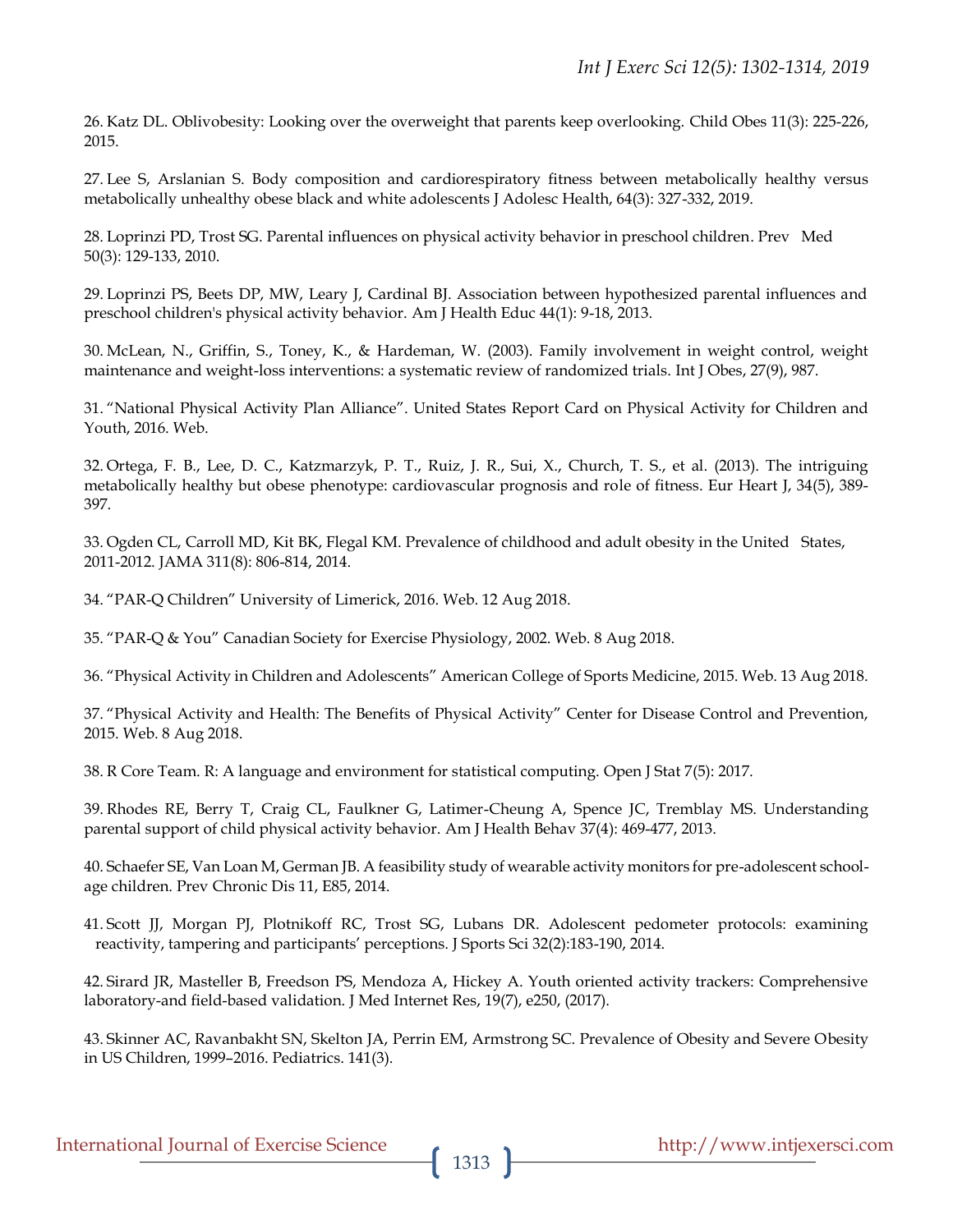44. Tomkinson GR, Olds T S. Secular changes in pediatric aerobic fitness test performance: the global picture. Pediatric Fitness: Karger Publishers, 2007.

45. Troiano RP, Berrigan D, Dodd KW, Masse LC, Tilert T, McDowell M. Physical activity in the United States measured by accelerometer. Med Sci Sports Exerc 40(1):181-188, 2008.

46. Tucker P, Gilliland J. The effect of season and weather on physical activity: a systematic review. Publ Health 121(12): 909-922, 2007.

47. Tudor- Locke CE, Myers AM, Rodger NW. Development of a theory- based daily activity intervention for individuals with Type 2 diabetes. Diabetes Educ 27(1): 85-93, 2001.

48. Tudor-Locke C. Taking steps toward increased physical activity: Using pedometers to measure and motivate. President's Council on Physical Fitness and Sports Research Digest, 2002.

49. Tudor-Locke C, Bassett DR. How many steps/day are enough? Sports Med 44(1): 1-8, 2004.

50. Van Allen J, Borner KB, Gayes LA, Steele RG. Weighing physical activity: the impact of a family-based group lifestyle intervention for pediatric obesity on participants' physical activity. J Pediatr Psychol 40(2): 193-202, 2015.

51. Wickham H, Francois R. dplyr: A grammar of data manipulation. R package version 0.4, 1, 20; 2015

52. Williams JE. Child obesity in context: ecology of family and community. Int J Exerc Sci 4(2): 86-92, 2011.